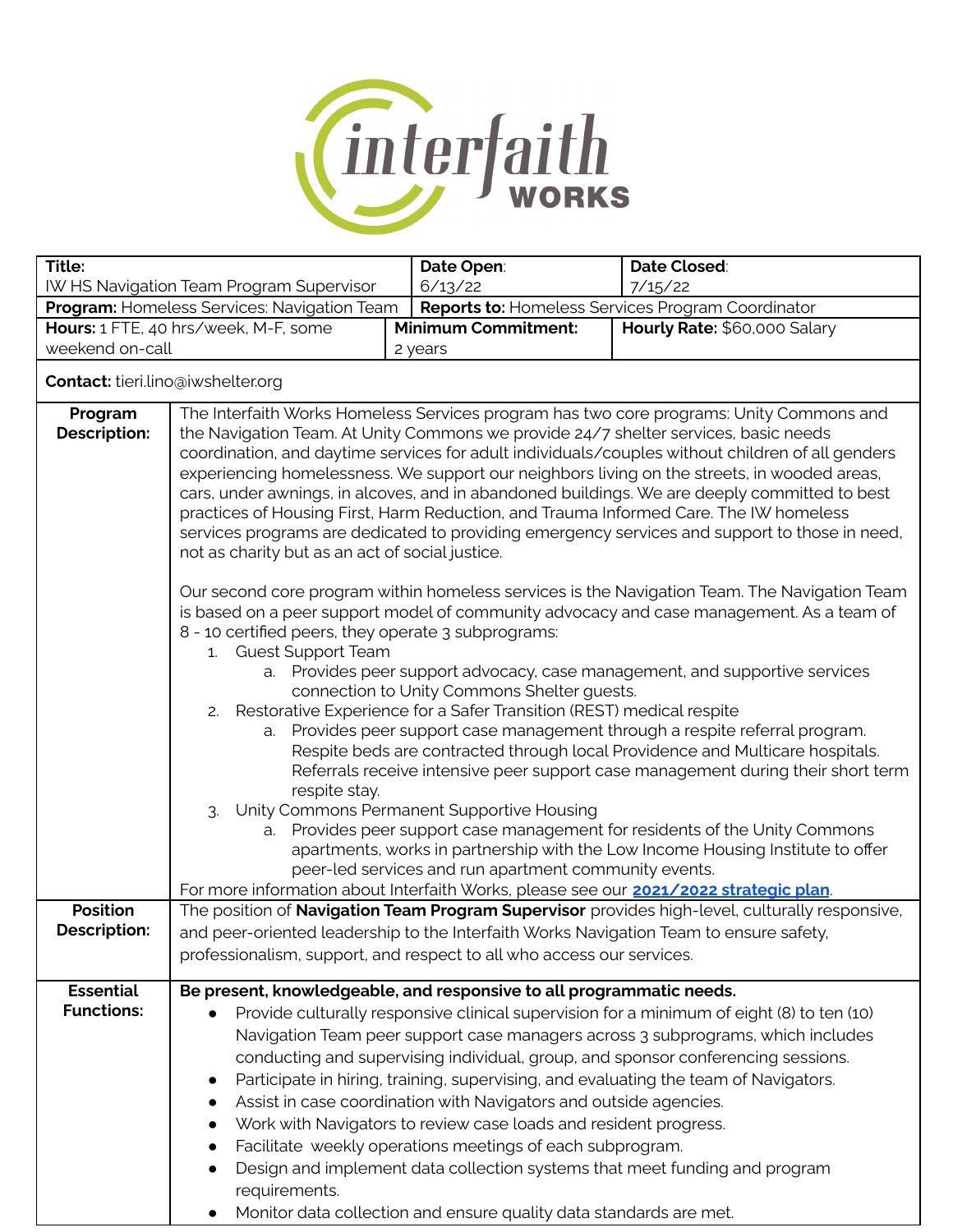| Field all client and team grievances and respond appropriately and in a timely manner in   |
|--------------------------------------------------------------------------------------------|
|                                                                                            |
|                                                                                            |
|                                                                                            |
|                                                                                            |
|                                                                                            |
|                                                                                            |
|                                                                                            |
|                                                                                            |
|                                                                                            |
|                                                                                            |
|                                                                                            |
| Interface professionally with other organizations on behalf of the Navigation Team and its |
|                                                                                            |
|                                                                                            |
|                                                                                            |

● Attend applicable conferences on behalf of Interfaith Works and Navigation Team programs.